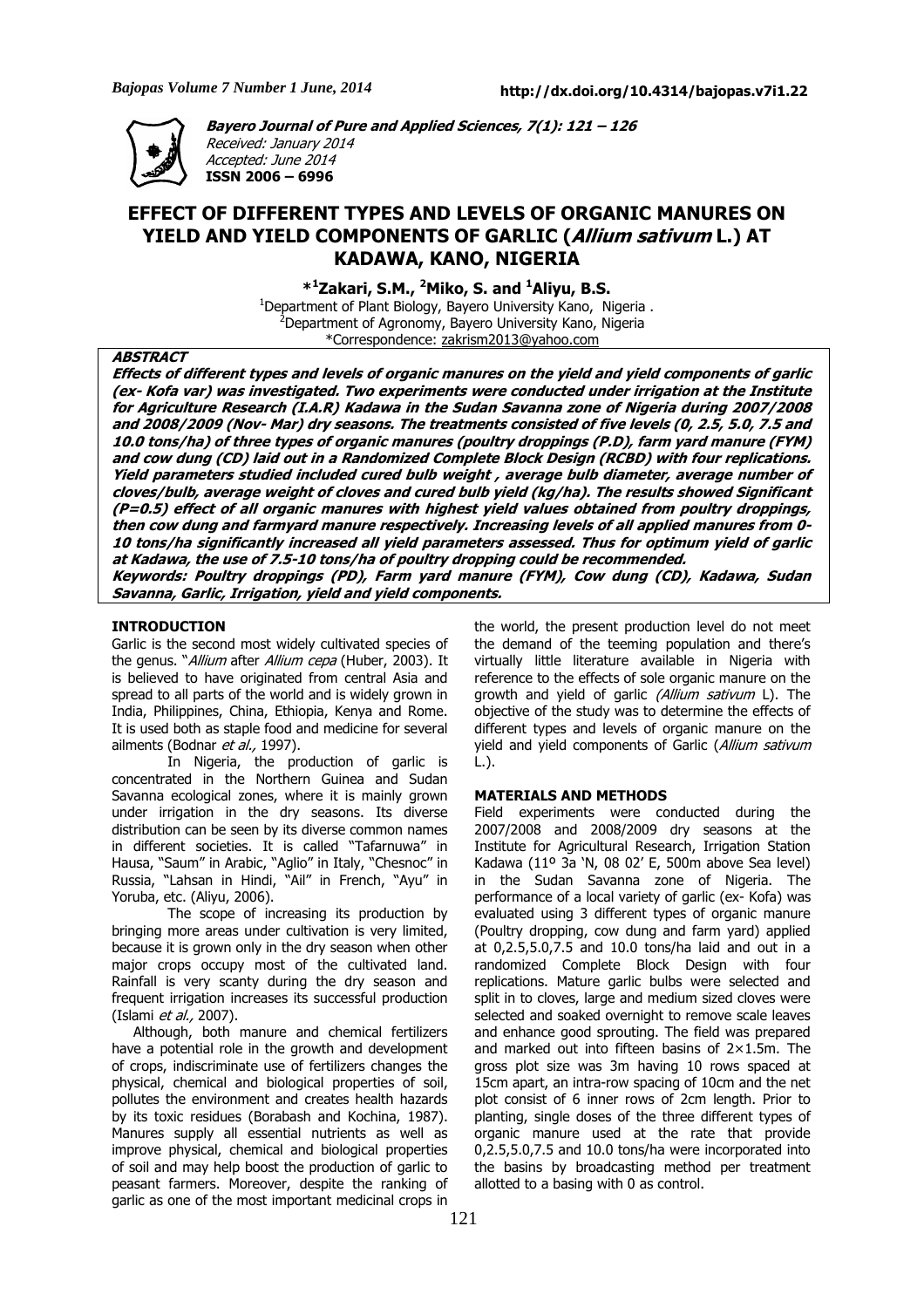The basins were pre- irrigated a day to planting. Planting was done manually on the prepared plots. General irrigations were fallowed at weekly intervals for proper seedling establishment and stopped two weeks to harvest to allow for uniform maturity. Weeding was done manually by hand pulling and onion hoe at 3 and 6 weeks after planting (WAP).

Sample of soils were taken from the field prior to planting at 0-15 and 15-30cm depths, bulked and analyzed for physico-chemical properties using standard procedures (Table 6). Data on average cured bulb weight, average bulb diameter, number of cloves/bulb and average weight/cloves were taken using five (5) randomly sampled matured air-cured bulbs per plot after harvest. Weights of all bulbs per plot were taken and recorded in grams and subsequently converted to kilograms per hectare. Cured bulb weight/plot(bulb yield/ha) was taken and recorded per plot after harvest and air- curing for 2 weeks, expressed in grams and kilograms per hectare. Data taken were analyzed using ANOVA as described by Snedor and Cochran, (1967) and means were separated using Duncan's multiple range test (Duncan, 1955).

#### **RESULTS AND DISCUSSION Effect of Different Types of Organic Manure on Yield and Yield Components of Garlic**

Application of all types of organic manure significantly increased all yield parameters assessed. Poultry droppings produced statistically the heaviest cured bulbs while no significant differences were observed between cow dung and farm yard manure in the two years of study and the combined analysis (Table 1). Larger bulb diameter was produced with the application of poultry droppings than cow dung and farm yard manure in both years and combined years (Table 2). Similarly, more number of cloves were recorded in poultry dropping treated plants as compared to cow dung and farm yard manure which were statistically at par in 2007/2008 season and combined analysis (Table3), though in 2008/2009 season , all types of applied organic manures produced statistically similar mean number of cloves. Heavier cloves were produced by poultry dropping than cow dung and farm yard manure in all seasons and combined years. However, in 2008/2009 season cow dung and farm yard manure were observed to be statistically at par (Table 4). Throughout the two-year trials and the combined analysis, poultry droppings produced statistically the highest cured bulb yield per hectare than cow dung, which as statistically superior to farm yard manure (Table 5) .Yield and yield characters observed responded positively and most of them significantly to all types of organic manures used, at P=0.05 levels. Highest bulb yield and yield characters were obtained with respect to poultry dropping manure in all seasons and combined analysis. The increase in all yield and yield parameters

especially with application of poultry dropping could be due to its ability in the improvement of soil structure, increased exchange sites thus increase photosynthesis leading to greater cell division, elongation and differentiation and finally body growth as reported by Sale et al., (2003). Similar results were obtained by Babaji (1996) and Miko (1999) by the application of 150kg /ha of N along with light irrigation. Akoun (2004), also confirmed that manure increases the nutrient status of a soil which leads to increase in yield.

#### **Effect of Different Levels/ Rates of Organic Manure on Yield and Yield Components of Garlic**

Application of various levels of organic manure produced positive and significant effect on yield and yield characters assessed. Maximum values of cured bulb weights ,bulb diameter, number of cloves, weight of cloves and bulb yield per hectare were recorded with the applications of 10 tons /ha of all organic manure types (Table 1,2,3,4, and 5), though there were no statistical differences between 7.5 and 10.0 tons/ha of organic manure in 2008/2009 season and the combined analysis. This implies that there's tendency for higher yield of garlic with the application of higher level of organic manure. Highest bulb characters were obtained with respect to poultry dropping manure in all seasons and combined analysis. The efficacy of organic materials depends on the source, this explains why poultry dropping outperformed the other organic manures in all the trials as it contains higher amounts of nitrogen, phosphorous, potassium beside lowering of soil pH and electrical conductivity then cow dung or farm yard manures (Table 7). Similar observations were reported by Ohallorans et al. (1993) and Melo and De-oliveira, (1999). Gambo et al. (2007) also reported that organic fertilizer or manure increased yield and yield components of onion.

The organic manure and level interaction was observed to be significant on bulb diameter (Table 2), weight of cloves (Table 4) in all seasons and combined analysis. The interaction between manure and level was also significant in 2007/2008 and combined analysis with respect to number of cloves (Table 3) and bulb yield/hectare (Table 5). However, there was no significant manure and level interaction effect on bulb weight 2008/2009 season, but significant in 2007/2008 season and combined analysis (Table 1). This implies that all types of organic manure used were effective for yield and yield components, since higher values were obtained with increase in every type of organic manure. Islami et al., (2007) recorded similar results on vield of garlic in Bangladesh using fertilizer and mulches. Earlier findings of Gambo et al.,  $(2007)$  on onion also conform with these findings.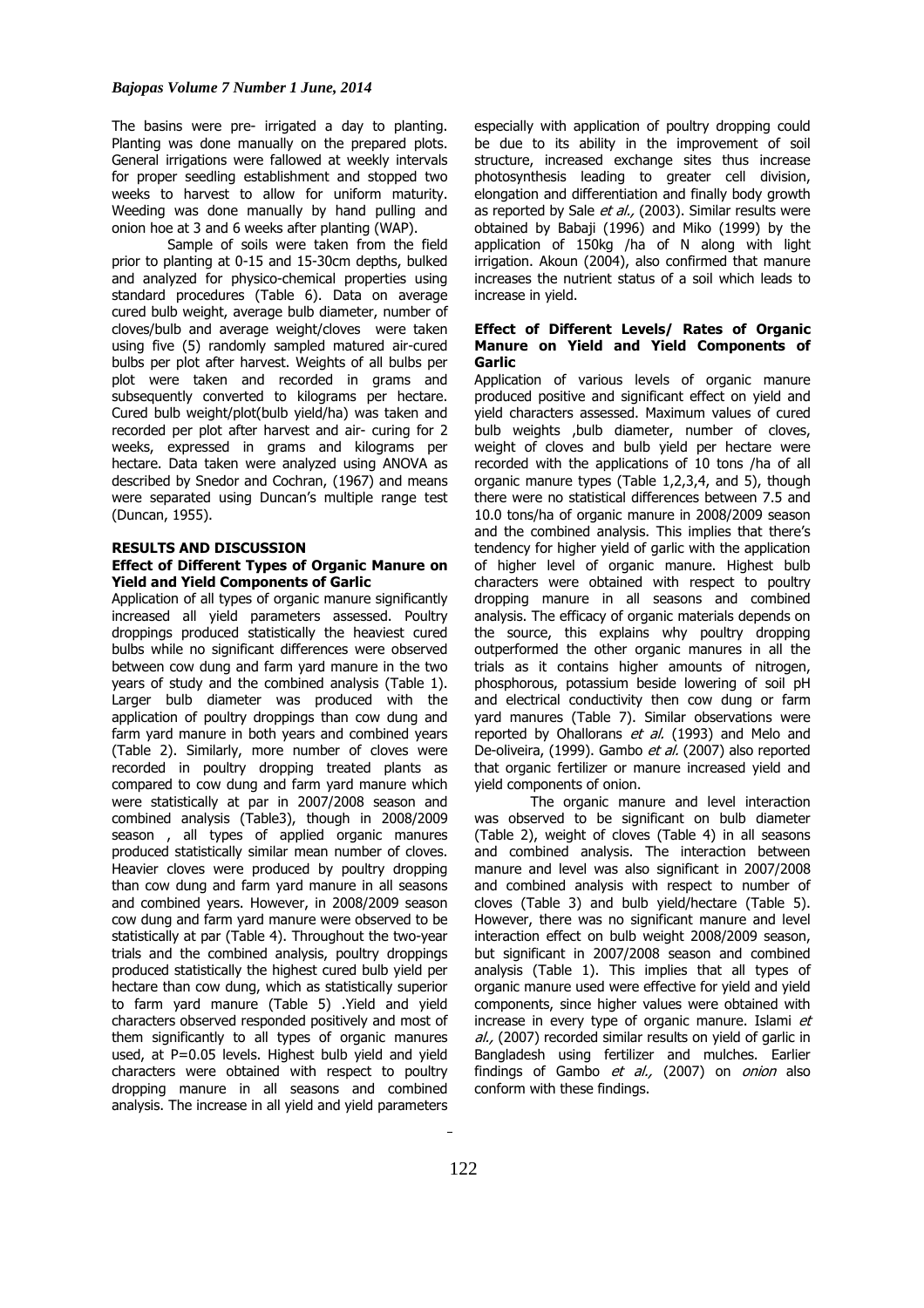|  |  | Table 1: EFFECT OF DIFFERENT TYPES AND LEVELS OF ORGANIC MANURE ON AVERAGE CURED |  |  |  |  |  |
|--|--|----------------------------------------------------------------------------------|--|--|--|--|--|
|  |  | <b>BULB WEIGHT (g) OF GARLIC AT KADAWA:</b>                                      |  |  |  |  |  |
|  |  |                                                                                  |  |  |  |  |  |

|                                    | <b>GROWING SEASONS</b>                                                                                                                                                                                                         |           |                                                                                                                 |  |  |  |  |
|------------------------------------|--------------------------------------------------------------------------------------------------------------------------------------------------------------------------------------------------------------------------------|-----------|-----------------------------------------------------------------------------------------------------------------|--|--|--|--|
| <b>Treatment</b>                   | 2007/2008                                                                                                                                                                                                                      | 2008/2009 | <b>Combined</b>                                                                                                 |  |  |  |  |
| <b>Types of Organic</b>            |                                                                                                                                                                                                                                |           |                                                                                                                 |  |  |  |  |
| manure                             |                                                                                                                                                                                                                                |           |                                                                                                                 |  |  |  |  |
| <b>PD</b>                          | 8.259a                                                                                                                                                                                                                         | 10.265a   | 9.242a                                                                                                          |  |  |  |  |
| CD.                                | 6.132b                                                                                                                                                                                                                         | 9.585a    | 7.814b                                                                                                          |  |  |  |  |
| <b>FYM</b>                         | 5.662b                                                                                                                                                                                                                         | 9.930a    | 7.741b                                                                                                          |  |  |  |  |
| $SE +$                             | 0.23                                                                                                                                                                                                                           | 0.33      | 0.19                                                                                                            |  |  |  |  |
|                                    |                                                                                                                                                                                                                                |           |                                                                                                                 |  |  |  |  |
| Rates (tons/ha)                    |                                                                                                                                                                                                                                |           |                                                                                                                 |  |  |  |  |
| 0                                  | 4.470d                                                                                                                                                                                                                         | 6.439e    | 5.455d                                                                                                          |  |  |  |  |
| 2.5                                | 5.195c                                                                                                                                                                                                                         | 8.463d    | 6.829c                                                                                                          |  |  |  |  |
| 5.0                                | 7.069b                                                                                                                                                                                                                         | 9.935c    | 8.502b                                                                                                          |  |  |  |  |
| 7.5                                | 7.451b                                                                                                                                                                                                                         | 11.164b   | 9.139b                                                                                                          |  |  |  |  |
| 10.0                               | 9.234a                                                                                                                                                                                                                         | 13.867a   | 11.550a                                                                                                         |  |  |  |  |
| $SE +$                             | 0.31                                                                                                                                                                                                                           | 0.44      | 0.23                                                                                                            |  |  |  |  |
| <b>Interaction</b>                 |                                                                                                                                                                                                                                |           |                                                                                                                 |  |  |  |  |
| Manure *level                      | $\ast$                                                                                                                                                                                                                         | N.S       | $\ast$                                                                                                          |  |  |  |  |
| <b>More of Called and Location</b> | the control of the first constitution of the control of the control of the control of the control of the control of the control of the control of the control of the control of the control of the control of the control of t |           | the state of the first set of the state of the state of the state of the state of the state of the state of the |  |  |  |  |

Means fallowed by the same letters within same treatment group are not statistically different using Duncan's multiple range test (P=0.05). NS = Not significant

## $*$  = Significant at P= 0.05

## **Table 2: EFFECT OF DIFFERENT TYPES AND LEVELS OF ORGANIC MANURE ON AVERAGE BULB DIAMETER (CM) OF GARLIC, AT KADAWA:**

|                         |           | <b>GROWING SEASONS</b> |                    |  |
|-------------------------|-----------|------------------------|--------------------|--|
| <b>Treatment</b>        | 2007/2008 | 2008/2009              | <b>Combined</b>    |  |
| <b>Types of Organic</b> |           |                        |                    |  |
| manure                  |           |                        |                    |  |
| <b>PD</b>               | 4.290a    | 4.500a                 | 4.449a             |  |
| CD.                     | 3.945b    | 4.207b                 | 4.076b             |  |
| <b>FYM</b>              | 3.825c    | 4.080b                 | 3.952 <sub>b</sub> |  |
| $SE +$                  | 0.038     | 0.092                  | 0.05               |  |
|                         |           |                        |                    |  |
| Rates (tons/ha)         |           |                        |                    |  |
| 0                       | 3.391e    | 3.683d                 | 3.537e             |  |
| 2.5                     | 3.883c    | 4.233d                 | 4.058c             |  |
| 5.0                     | 3.741d    | 3.966cd                | 3.854d             |  |
| 7.5                     | 4.333b    | 4.525b                 | 4.429b             |  |
| 10.0                    | 4.750     | 4.903a                 | 4.426a             |  |
| $SE +$                  | 0.050     | 0.12                   | 0.06               |  |
| <b>Interaction</b>      |           |                        |                    |  |
| Manure *level           | $***$     | $\ast$                 | $**$               |  |

Means followed by the same lettered within same treatment group are not statistically different using Duncan;s multiple range test (P=0.05). NS = Not significant

\*=Significant at P=0.05.

 $**$ =Highly Significant at P=0.05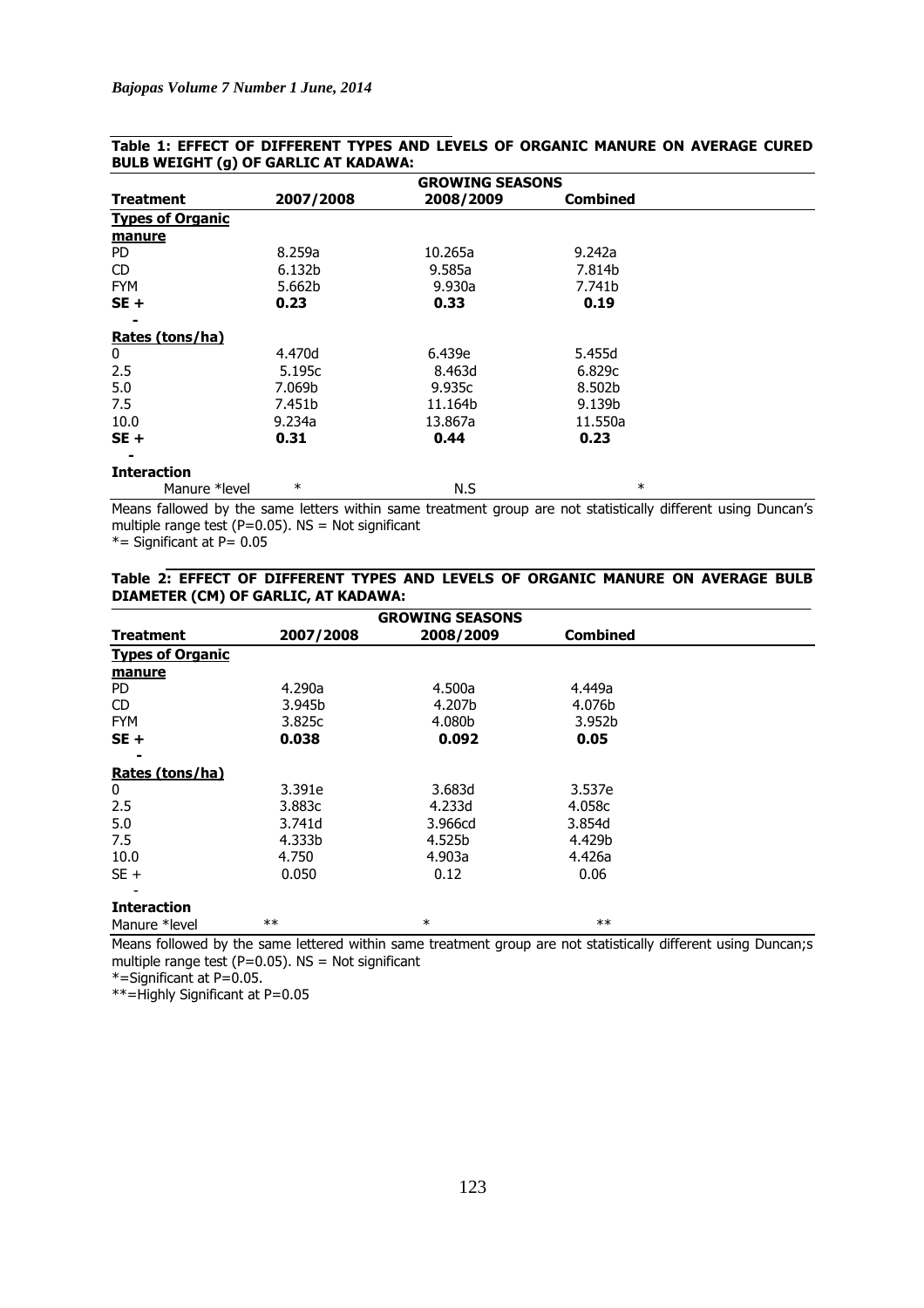| <b>GROWING SEASONS</b>  |           |           |                 |  |  |  |
|-------------------------|-----------|-----------|-----------------|--|--|--|
| <b>Treatment</b>        | 2007/2008 | 2008/2009 | <b>Combined</b> |  |  |  |
| <b>Types of Organic</b> |           |           |                 |  |  |  |
| manure                  |           |           |                 |  |  |  |
| <b>PD</b>               | 11.665a   | 11,660a   | 11.662a         |  |  |  |
| CD.                     | 9.070b    | 12.456a   | 10.720b         |  |  |  |
| <b>FYM</b>              | 9.545b    | 12.809a   | 11.135ab        |  |  |  |
| $SE +$                  | 0.30      | 0.46      | 0.26            |  |  |  |
| Rates (tons/ha)         |           |           |                 |  |  |  |
| 0                       | 10.066b   | 10.998c   | 10.532d         |  |  |  |
| 2.5                     | 8.025c    | 11.691bc  | 9.858d          |  |  |  |
| 5.0                     | 10.325b   | 12.058bc  | 11.197bc        |  |  |  |
| 7.5                     | 10.333b   | 12.963ab  | 11.528b         |  |  |  |
| 10.0                    | 11.716a   | 13.887a   | 12,802a         |  |  |  |
| $SE +$                  | 0.403     | 0.61      | 0.31            |  |  |  |
| <b>Interaction</b>      |           |           |                 |  |  |  |
| Manure *level           | $***$     | ΝS        | <b>NS</b>       |  |  |  |

#### **Table 3: EFFECT OF DIFFERENT TYPES AND LEVELS OF ORGANIC MANURE ON AVERAGE NUMBER OF CLOVES OF GARLIC, AT KADAWA**

Means followed by the same letters within same treatment group are not statistically different using Duncan's multiple range test (P=  $0.05$ ). NS= Not significant

 $*$ = Significant at P=0.05

\*\*=Highly Significant at P=0.05

## **Table 4: EFFECT OF DIFFERENT TYPES AND LEVELS OF ORGANIC MANURE ON AVERAGE WEIGHT OF CLOVES (g) OF GARLIC AT KADAWA:**

|                                     |                    | <b>GROWING SEASONS</b> |                 |  |
|-------------------------------------|--------------------|------------------------|-----------------|--|
| <b>Treatments</b>                   | 2007/2008          | 2008/2009              | <b>Combined</b> |  |
| <b>Types of Organic</b>             |                    |                        |                 |  |
| manure                              |                    |                        |                 |  |
| <b>PD</b>                           | 0.702a             | 0.898a                 | 0.800           |  |
| CD.                                 | 0.671 <sub>b</sub> | 0.011 <sub>b</sub>     | 0.739           |  |
| <b>FYM</b>                          | 0.585c             | 0.787b                 | 0.683           |  |
| $SE +$                              | 0.04               | 0.03                   | 0.01            |  |
| Rates (tons/ha)                     |                    |                        |                 |  |
| 0                                   | 0.440 <sub>b</sub> | 0.611d                 | 0.525           |  |
| 2.5                                 | 0.646c             | 0.765c                 | 0.706           |  |
| 5.0                                 | 0.675c             | 0.856b                 | 0.706           |  |
| 7.5                                 | 0.720b             | 0.885b                 | 0.795           |  |
| 10.0                                | 0.782a             | 0.155a                 | 0.919           |  |
| $SE +$                              | 0.013              | 0.034                  | 0.015           |  |
|                                     |                    |                        |                 |  |
| <b>Interaction</b><br>Manure *level | <b>NS</b>          | NS.                    | <b>NS</b>       |  |

Means followed by the same lettered within same treatment group are not statistically different using Duncan's multiple range test (P=0.05).  $NS = Not$  significant

 $* =$  Significant at P= 0.05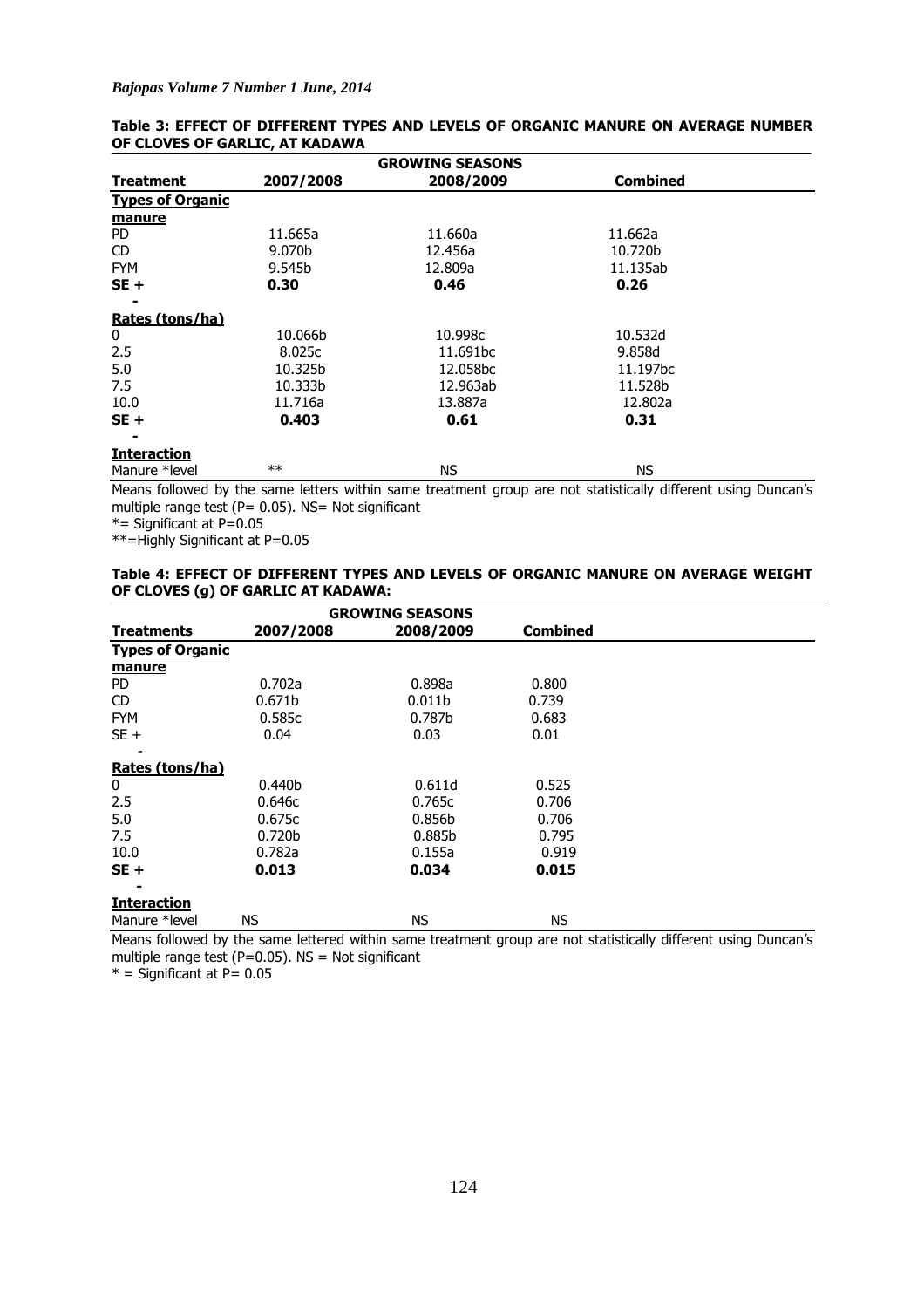|                         |           | <b>GROWING SEASONS</b> |                 |  |
|-------------------------|-----------|------------------------|-----------------|--|
| <b>Treatments</b>       | 2007/2008 | 2008/2009              | <b>Combined</b> |  |
| <b>Types of Organic</b> |           |                        |                 |  |
| manure                  |           |                        |                 |  |
| <b>PD</b>               | 6335.050a | 5909.400a              | 6122.200a       |  |
| CD                      | 5659.500b | 4986,400b              | 5331.600b       |  |
| <b>FYM</b>              | 4359.850c | 4195.800c              | 4279.900c       |  |
| $SE +$                  | 74.050    | 288.210                | 138.770         |  |
| Rates (tons/ha)         |           |                        |                 |  |
| 0                       | 3049.300e | 3408.700c              | 3279,000d       |  |
| 2.5                     | 4185,900d | 4988,200b              | 4547.100c       |  |
| 5.0                     | 5854.900c | 4899,900b              | 5377.400b       |  |
| 7.5                     | 6875.700b | 5983,000a              | 6469.900a       |  |
| 10.0                    | 7291.500a | 6104.700a              | 6698.400a       |  |
| $SE +$                  | 98.730    | 348,280                | 166.520         |  |
| <b>Interaction</b>      |           |                        |                 |  |
| Manure * level          | $***$     | <b>NS</b>              | $\ast$          |  |

## **Table 5: EFFECT OF DIFFERENT TYPES AND LEVELS OF ORGANIC MANURE ON CURED BULB YIELD (kg/ha) OF GARLIC AT KADAWA:**

Means followed by the same letters within same treatment group are not statistically different using Duncan's multiple range test ( $P=0.05$ ). NS= Not significant.

 $*$ =Significant at P=0.05

\*\*=Highly Significant at P=0.05

### **Table 6: Physical and chemical properties of soil on which experiments were carried out in Kadawa, Kano.**

| Soil depth (Cm)                      |           |              |  |  |  |  |
|--------------------------------------|-----------|--------------|--|--|--|--|
| <b>Soil characters</b>               | $0 - 15$  | <u>15-30</u> |  |  |  |  |
| pH                                   | 6.97      | 6.04         |  |  |  |  |
| Organic carbon (%)                   | 0.38      | 0.86         |  |  |  |  |
| Organic matter (%)                   | 0.48      | 0.10         |  |  |  |  |
| Total Nitrogen (%)                   | 0.02      | 0.06         |  |  |  |  |
| Available phosphorus (ppm)           | 9.06      | 8.50         |  |  |  |  |
| <b>Exchangeable bases (meg/100g)</b> |           |              |  |  |  |  |
| <b>Na</b>                            | 0.86      | 0.60         |  |  |  |  |
| К                                    | 0.61      | 0.75         |  |  |  |  |
| Ca                                   | 2.75      | 2.39         |  |  |  |  |
| Mg                                   | 2.10      | 2.16         |  |  |  |  |
| C.EC                                 | 6.32      | 5.19         |  |  |  |  |
| Particle size distribution           |           |              |  |  |  |  |
| Sand $(\% )$                         | 73.00     | 73.00        |  |  |  |  |
| Silt (%)                             | 19.40     | 15.00        |  |  |  |  |
| Clay $(% )$                          | 8.00      | 12.00        |  |  |  |  |
| Textural class                       | Sand Loam | Sand Loam    |  |  |  |  |

## **Table 7: Chemical composition of the three different types of manures used for the experiment at Kadawa**

| <b>Types of manures</b> |                                              | <b>Chemical composition/ppm</b> |      |      |      |      |  |
|-------------------------|----------------------------------------------|---------------------------------|------|------|------|------|--|
|                         | T. Nitrogen                                  | A.V.P Na                        |      |      |      | Ma   |  |
| CD                      | 0.98                                         | 4.79                            | 0.09 | 1.72 | 0.61 | 0.70 |  |
| <b>PD</b>               | 3.80                                         | 6.25                            | 0.35 | 2.96 | 2.36 | 1.32 |  |
| <b>FYM</b>              | 1.08                                         | 2.56                            | 0.07 | 1.41 | 0.95 | 0.65 |  |
|                         | <b>KEV.</b> A $V$ $D =$ Available Dhosphorus |                                 |      |      |      |      |  |

**KEY**: A. V .P =Available Phosphorus